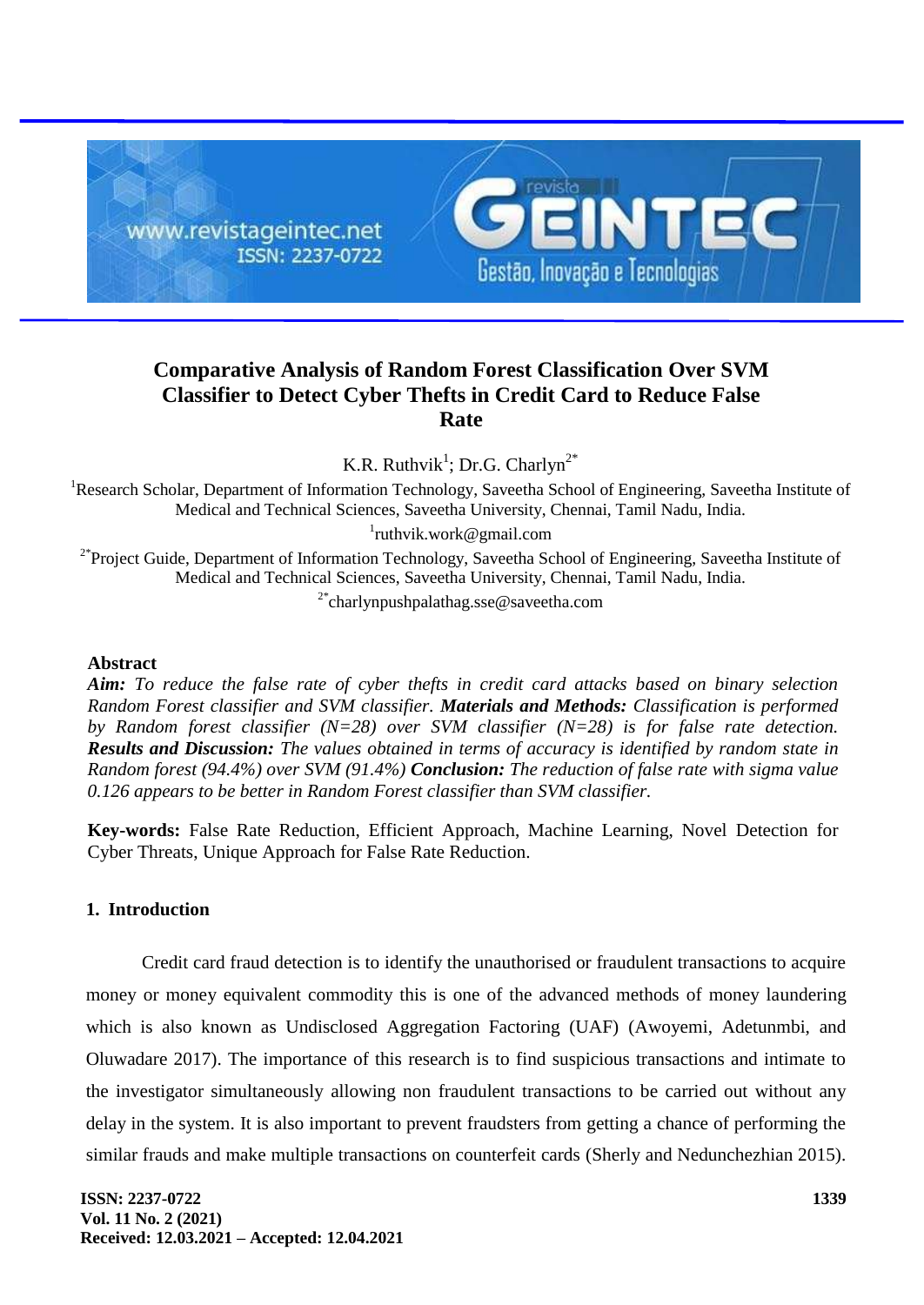This research can be further implicated on debit cards (Borzykowski 2013). It can also be further implemented on E - wallets (Levitin, n.d.).

In the era of the internet, there is a drastic increase in online shopping as it provides convenience to human life, this also led to drastic increase in use of the credit cards online. (Awoyemi, Adetunmbi, and Oluwadare 2017) As much as it provides convince it also led to increase of credit card frauds (Thennakoon et al. 2019) in past few years and it has caused huge problems to payment gateways, banks and sometimes even customers (Benchaji, Douzi, and ElOuahidi 2018). This can be stopped using machine learning techniques and incorporated in payment gateways like UNO pay, pay pal, linkway (Shabad, Rahim Shabad, and Kavitha 2018). Using these detection methods the credit card frauds can be detected and stopped (Wang et al. 2018).

Previously our team has a rich experience in working on various research projects across multiple disciplines (Sathish and Karthick 2020; Varghese, Ramesh, and Veeraiyan 2019; S. R. Samuel, Acharya, and Rao 2020; Venu, Raju, and Subramani 2019; M. S. Samuel et al. 2019; Venu, Subramani, and Raju 2019; Mehta et al. 2019; Sharma et al. 2019; Malli Sureshbabu et al. 2019; Krishnaswamy et al. 2020; Muthukrishnan et al. 2020; Gheena and Ezhilarasan 2019; Vignesh et al. 2019; Ke et al. 2019; Vijayakumar Jain et al. 2019; Jose, Ajitha, and Subbaiyan 2020). Now the growing trend in this area motivated us to pursue this project.

The existing research uses highly imbalanced data as its input data set. The positive classes are highly oversampled. The number of tuples obtained in the dataset after cleaning of the dataset is very low. Hence the size of the input dataset is very small. The accuracy obtained by the existing research for some techniques are very low. The authors are expertise in the field of Machine Learning to conduct present research with peer reviewed publication as supporting documents. This research aims to increase the size of the input dataset and also to improve the accuracy of the algorithms.

# **2. Materials and Methods**

The study and study setting was done in university the implementation, the execution, the error rectification was done in university. This study does not require any human samples or humanly data. Also this research does not require any ethical permission. The number of groups mentioned in this research are 2 where the first group is considered to be Random forest and the second group to be considered as SVM. The sample size of this work is considered to be 28. The study set taken for this research is from Experia.com (Awoyemi, Adetunmbi, and Oluwadare 2017).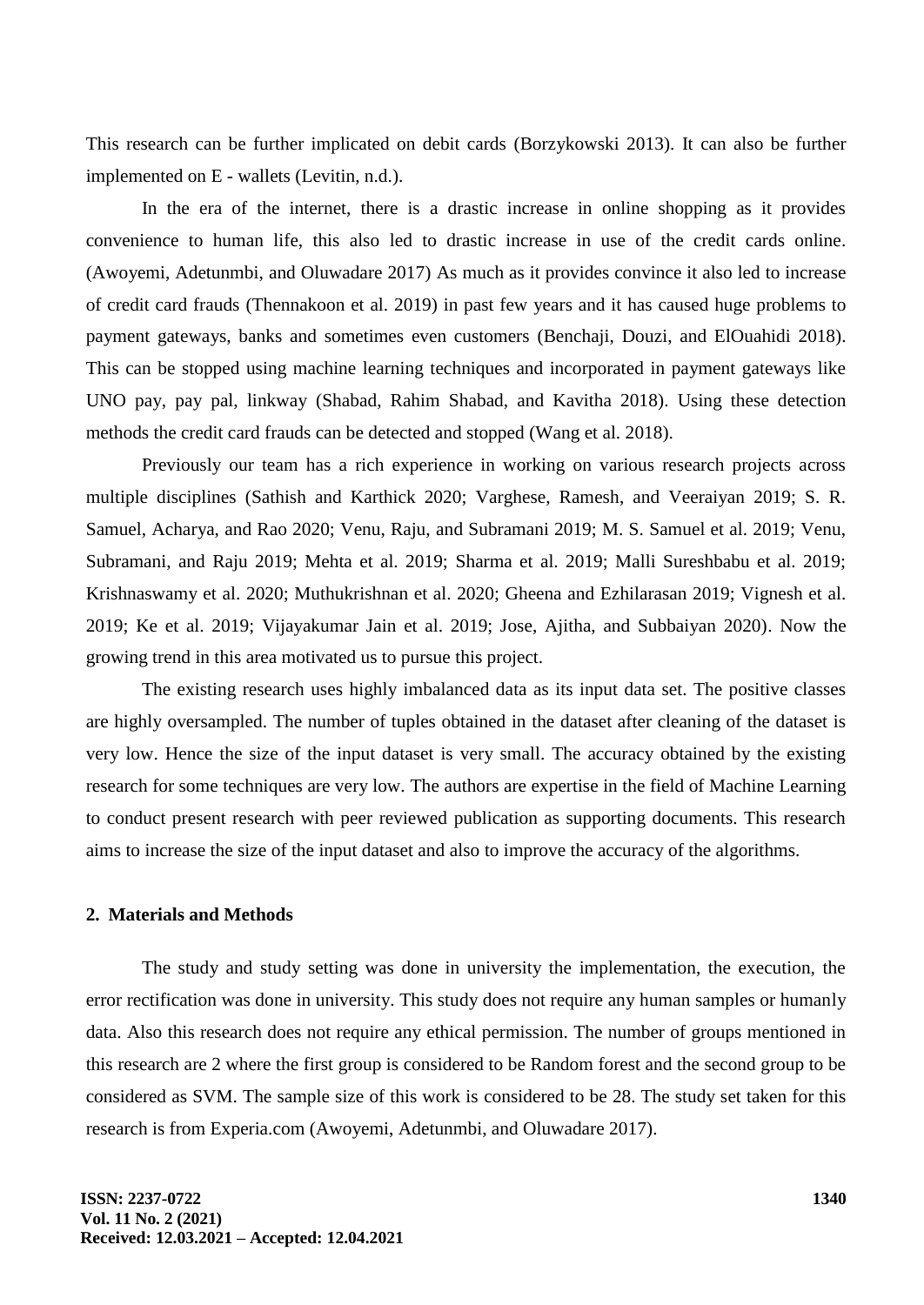**Random Forest is supervised machine learning** which can be used for both Classifier and Regression. But it is mainly used for classification in the majority of cases. This algorithm makes decision trees on the input data given and then delivers its prediction. In the final phase it chooses the best pattern in the means of voting. (V 2019; Benchaji, Douzi, and ElOuahidi 2018). **Support Vector Machines (SVM)** is a supervised and powerful machine learning algorithm yet a flexible algorithm. SVM is basically a multiple dimensional representation of various classes present in a hyperplane. This hyperplane will be created on the basis of iterative manner. This procedure is done by the SVM algorithm to minimise the errors. The datasets are divided into classes to find maximum marginal hyperplane. (Zhang, Bhandari, and Black 2020).

The independent data are the attributes like id, name, url, status\_count and others and the dependent variables are update, transaction class which consists of binary data. This study uses t test as its testing element. A t-test is a type of inferential static used to determine if there is a significant difference between the means of two groups, which may be related in certain features. The t-test is one of many tests used for the purpose of hypothesis testing in statistics. The statistical tool used for this study is IBM SPSS version 21. The independent data are the attributes like id, name, url, status count and others, Attributes like update, transaction class are considered as dependent variables for this study. In SPSS, the datasets are prepared using 28 as sample size for both the classifiers Random Forest and SVM. Groupid is given as 1 for Random Forest and 2 for SVM, the Groupid is given as a grouping variable and accuracy is given as a testing variable.

#### **3. Results**

|  | Name        | l vne       | Width I | Decimals   Columns | Measure | Role  |
|--|-------------|-------------|---------|--------------------|---------|-------|
|  | Group       | Numeric     |         |                    | Nominal | Input |
|  | Accuracy    | Numeric   8 |         |                    | Scale   | Input |
|  | <b>LOSS</b> | Numeric   8 |         |                    | Scale   | Input |

Table 1- Group, Accuracy and Loss Value Calculation for Random Forest and SVM Classifiers

In that statistical tool the sample size used is 28. This data is used for analysis of Random forest and SVM. These 28 data samples used for each algorithm along with their loss are also used to calculate statistical values that can be used for comparison. From Table 1, it is inferred that the group, accuracy and the loss values for the two algorithms Random Forest classifier and SVM classifier are denoted. The group statistics table shows the number of samples that are collected and the mean and standard deviation obtained for the accuracies are entered.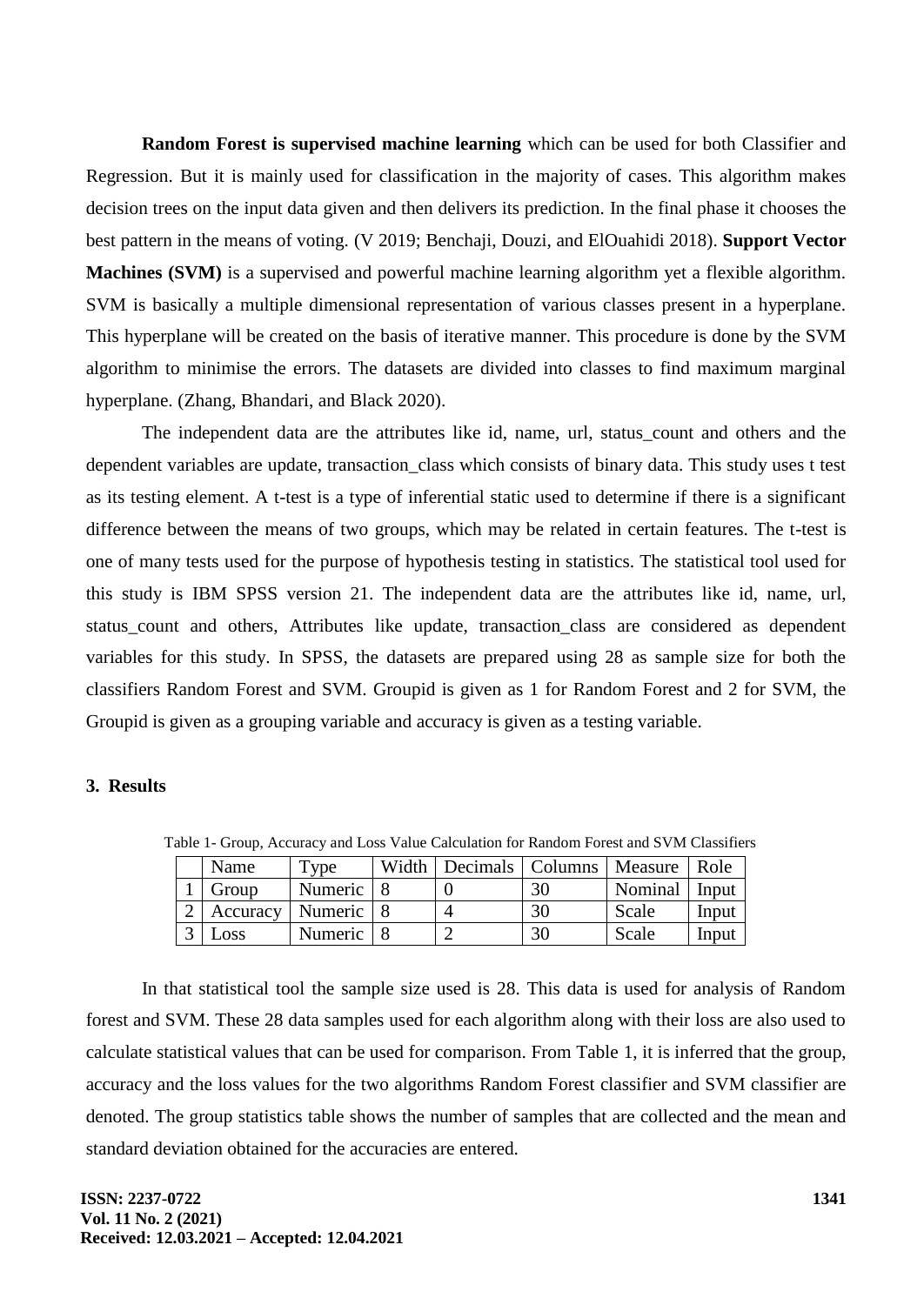|          | Group | <b>Algorithm</b> | N  | Mean           |          | Std. Deviation   Std. Error Mean |
|----------|-------|------------------|----|----------------|----------|----------------------------------|
| Accuracy |       | Random Forest    | 28 | 85.4240        | 16.12781 | 1.93778                          |
|          |       | <b>SVM</b>       | 28 | 80.7070 6.9692 |          | 2.20630                          |
| Loss     |       | Random Forest    | 28 | 14.5860        | 6.14436  | 1.94302                          |
|          |       | <b>SVM</b>       | 28 | 19.2930        | 6.97692  | 2.20630                          |

Table 2- Mean, Standard Deviation and Standard Error Mean Calculation

Fig. 1- Comparison of Random Forest and SVM Classifier in Terms of Mean Accuracy. The Mean Accuracy of Random Forest is better than SVM the Standard Deviation of Random Forest is Slightly better than SVM X Axis: Random Forest vs SVM Classifier Y Axis: Mean Accuracy of Detection  $\pm$  1 SD



 $\div$  GGraph

From Table 2, the group statistics values along with the mean, standard deviation and the standard error mean for the two algorithms are also specified. The Independent sample T test is applied for the data set fixing confidence interval as 95%. The following image represents the graph that depicts the comparison between Random Forest and SVM based on their accuracy. Table 3 shows the independent t sample test for the algorithms. The comparative accuracy analysis, mean of loss between the two algorithms are specified. Fig. 1 shows the comparison of mean of accuracy and mean loss between Random Forest Classifier and SVM Classifier.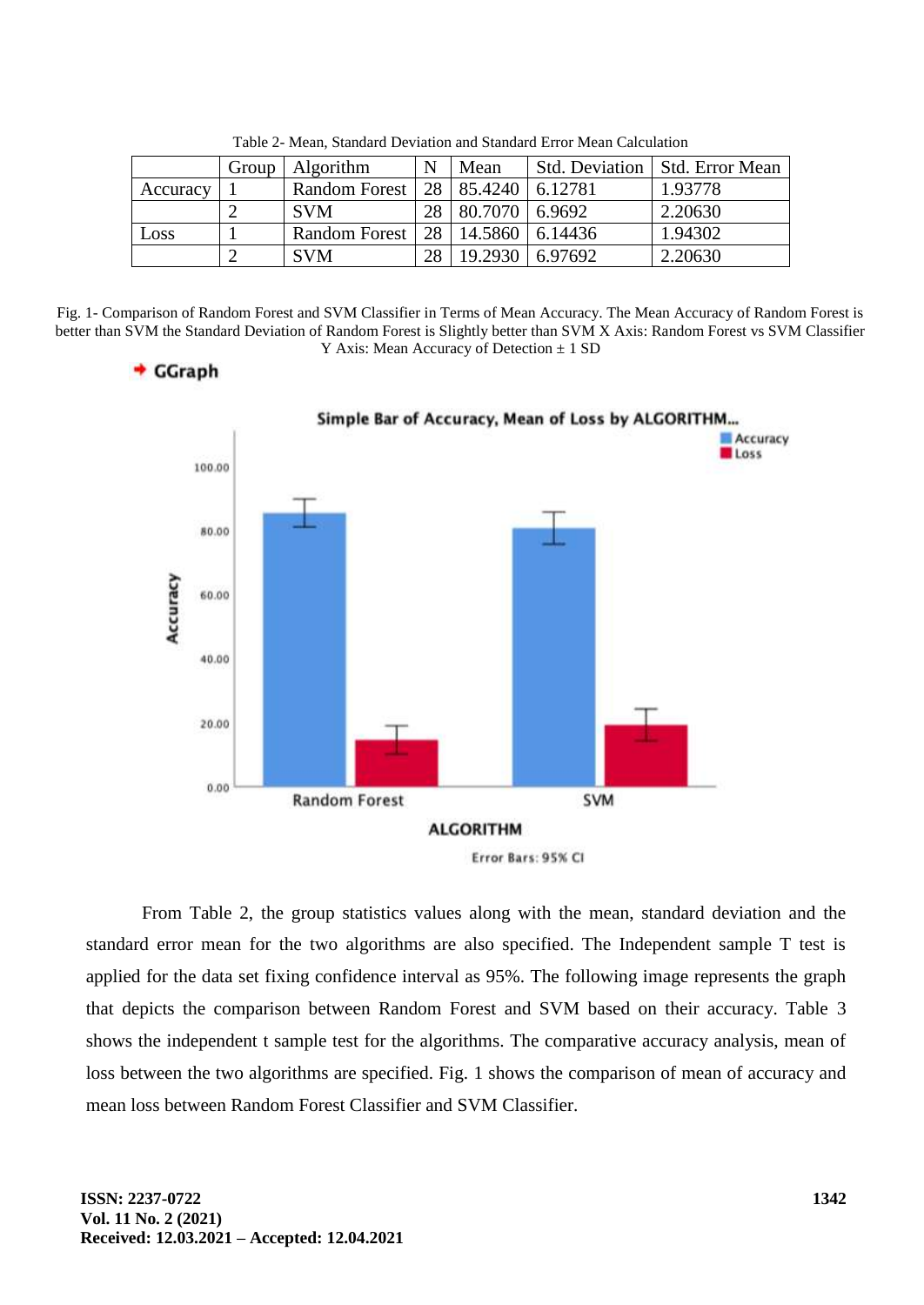# **4. Discussion**

In the given study, the accuracy analysis of Random forest classifier is 94.4% when compared to the accuracy of SVM classifier which is 91.4%. For the given sample size 28, statistical data analysis is done for both the prescribed algorithms namely Random Forest Classifier and SVM classifier. The group and the accuracy values are being calculated for the given classifiers. The mean, standard deviation and the standard mean values for the Random Forest classifier algorithms are 85.4240, 6.12781 and 1.93778 respectively. (Sherly and Nedunchezhian 2015) Similarly for SVM classifier, the mean, standard deviation and the standard mean values are 80.7070, 6.9692 and 2.206030 respectively. (Thennakoon et al. 2019).

| Levene's Test for Equality of<br>variances |                                      |              |      |          | <b>T-test for Equality of</b><br>means |                    |                               | 95% confidence of the<br><b>Difference</b> |             |              |
|--------------------------------------------|--------------------------------------|--------------|------|----------|----------------------------------------|--------------------|-------------------------------|--------------------------------------------|-------------|--------------|
|                                            |                                      | $\mathbf{F}$ | Sig. | t        | df                                     | Sig. (2)<br>tailed | <b>Mean</b><br>differen<br>ce | <b>Std. Error</b><br><b>Diffencener</b>    | Lower       | <b>Upper</b> |
| <b>Accuracy</b>                            | Equal<br>variances<br>assumed        | .091         | .840 | 1.606    | 18                                     | .126               | 4.7170                        | 2.93645                                    | $-1.45226$  | 10.88626     |
|                                            | Equal<br>variances<br>not<br>assumed |              |      | 1.606    | 17.705                                 | .126               | 4.7170                        | 2.93645                                    | $-1.45963$  | 10.89363     |
| Loss                                       | Equal<br>variances<br>assumed        | .086         | .840 | $-1.601$ | 18                                     | .127               | $-4.70700$                    | 2.93991                                    | $-10.88352$ | 1.46952      |
|                                            | Equal<br>variances<br>not<br>assumed |              |      | $-1.601$ | 17.717                                 | .127               | $-4.70700$                    | 2.93991                                    | $-10.89060$ | 1.47660      |

Table 3- Independent t Test Sample Calculation

The independent sample t test values applied for the data set fixing confidence interval as 95% is tabulated in Table 3. Figure 1 shows the comparative accuracy analysis between Random Forest and SVM classifier in which Random forest shows the accuracy of 94.4% and SVM classifier shows the accuracy of 91.4%. (Xuan et al. 2018).

Compared to the previous analysis of Random Forest classifier and SVM classifier for credit card detection, peers have obtained the classification accuracy of 90.2% for Random Forest Classifier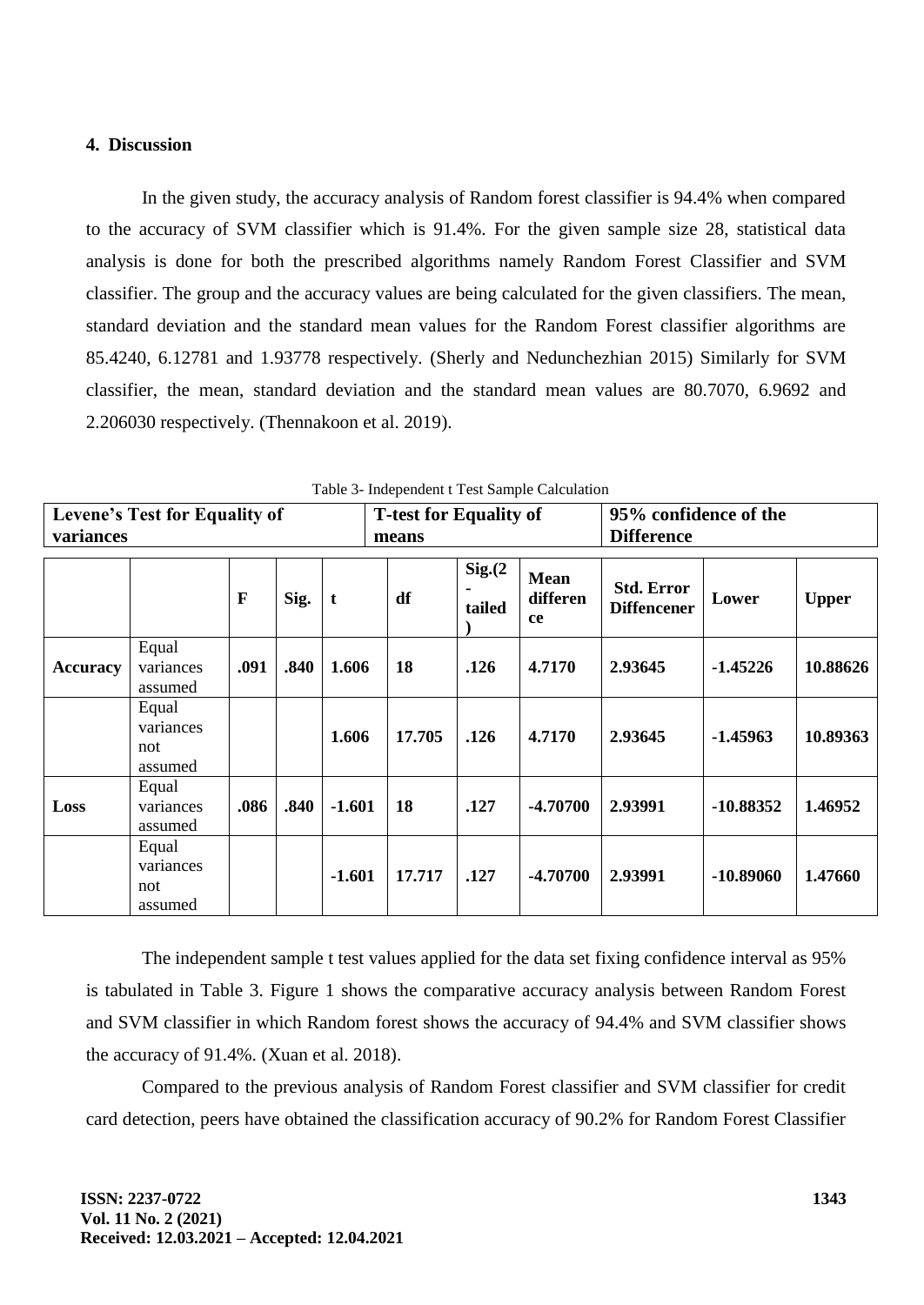(Awoyemi, Adetunmbi, and Oluwadare 2017) and the accuracy for SVM is 89%(Wang et al. 2018) Our analysis shows higher accuracy than our peers.

The training process for this data takes a long duration of time. The execution time is also very high and depending on the random state the larger the data the more time of execution is required. The training data change can be made but it's a very time consuming process and with low low training data the accuracy is reduced.

Our institution is passionate about high quality evidence based research and has excelled in various fields ((Vijayashree Priyadharsini 2019; Ezhilarasan, Apoorva, and Ashok Vardhan 2019; Ramesh et al. 2018; Mathew et al. 2020; Sridharan et al. 2019; Pc, Marimuthu, and Devadoss 2018; Ramadurai et al. 2019). We hope this study adds to this rich legacy.

The application for this study is built on the basis of the training and testing process of both the algorithms Random forest and SVM. The structured based classification can be done for testing and training for both the Machine learning Techniques Random Forest and SVM. The data cleaning process can be further improved and time of execution can be decreased. The process of time consumption in training dataset can be decreased. Fraud detection can be used on debit cards and also E- wallets. Hence this novel detection for cyber threats is very much helpful in identifying an unique approach for false rate reduction.

# **5. Conclusion**

The data for this work has been acquired from various resources for the usage in credit card fraud detection system. The Random Forest classifier and SVM classifier are used as the classifier for this whole study. The algorithm has exhibited accuracies that are mentioned as follows. The accuracy of Random Forest classifier with accuracy 94.4% and sigma value (0.126) appears to be better when compared to the accuracy of SVM with an accuracy of 91.4%

#### **Declarations**

# **Conflict of Interests**

No conflict of interest in this manuscript.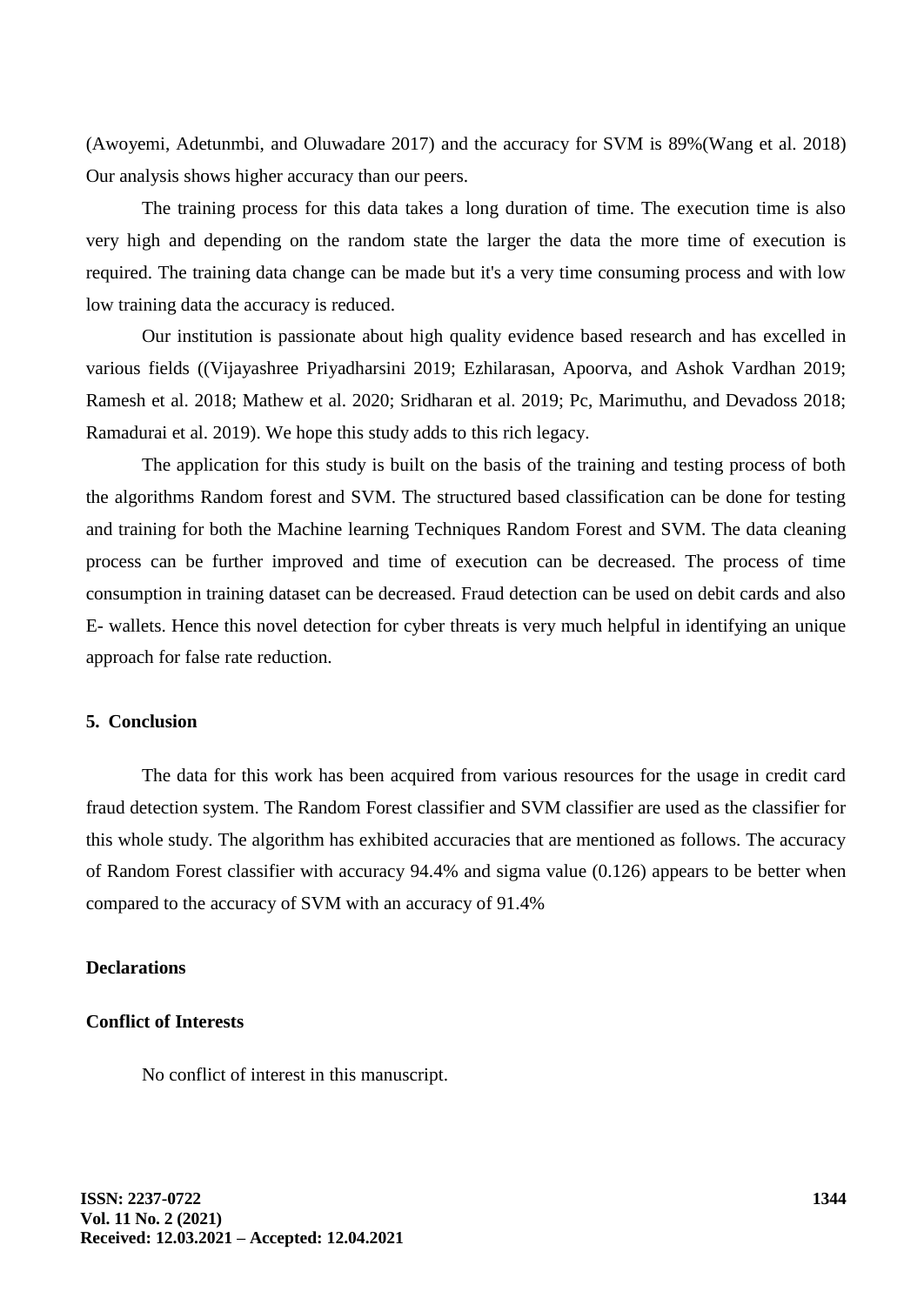# **Authors Contribution**

Author KRR was involved in data collection, data analysis and manuscript writing. Author CPL was involved in conceptualization, data validation and critical reviews of manuscript.

#### **Acknowledgements**

The authors would like to express their gratitude towards Saveetha School of Engineering, Saveetha Institute of Medical and Technical Sciences (Formerly known as Saveetha University) for providing the necessary infrastructure to carry out this work successfully.

# **Funding**

We thank the following organizations for providing financial support that enabled us to complete the study.

- 1. Infysec Solutions, Chennai.
- 2. Saveetha University.
- 3. Saveetha Institute of Medical and Technical Sciences.
- 4. Saveetha School of Engineering.

# **References**

Awoyemi, J.O., Adetunmbi, A.O., & Oluwadare, S.A. (2017). Credit card fraud detection using machine learning techniques: A comparative analysis. *In International Conference on Computing Networking and Informatics (ICCNI),* 1-9. https://doi.org/10.1109/iccni.2017.8123782

Benchaji, I., Douzi, S., & El Ouahidi, B. (2018). Using genetic algorithm to improve classification of imbalanced datasets for credit card fraud detection. *In International Conference on Advanced Information Technology, Services and Systems,* 220-229. https://doi.org/10.1109/csnet.2018.8602972

Borzykowski, B. (2013). *Debit Card Fraud Detection for Dummies (Custom)*. John Wiley & Sons.

Ezhilarasan, D., Apoorva, V.S., & Ashok Vardhan, N. (2019). Syzygium cumini extract induced reactive oxygen species‐mediated apoptosis in human oral squamous carcinoma cells. *Journal of Oral Pathology & Medicine, Official Publication of the International Association of Oral Pathologists and the American Academy of Oral Pathology, 48*(2), 115-121.

Gheena, S., & Ezhilarasan, D. (2019). Syringic acid triggers reactive oxygen species–mediated cytotoxicity in HepG2 cells. *Human & experimental toxicology, 38*(6), 694-702.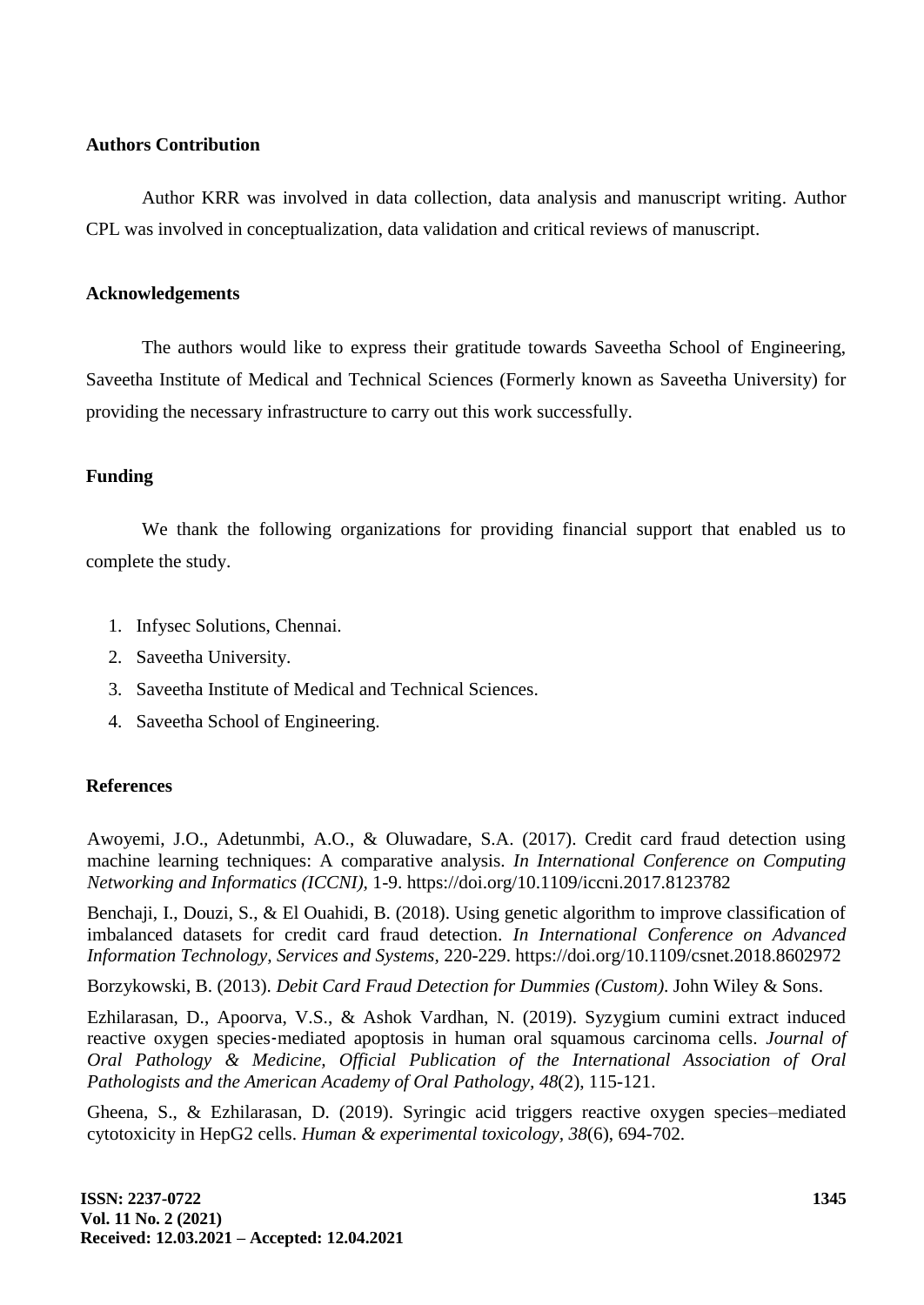Jose, J., & Subbaiyan, H. (2020). Different treatment modalities followed by dental practitioners for ellis class 2 fracture–A questionnaire-based survey. *The Open Dentistry Journal, 14*(1), 59-65.

Ke, Y., Al Aboody, M.S., Alturaiki, W., Alsagaby, S.A., Alfaiz, F.A., Veeraraghavan, V.P., & Mickymaray, S. (2019). Photosynthesized gold nanoparticles from Catharanthus roseus induces caspase-mediated apoptosis in cervical cancer cells (HeLa). *Artificial cells, nanomedicine, and biotechnology, 47*(1), 1938-1946.

Krishnaswamy, H., Muthukrishnan, S., Thanikodi, S., Antony, G.A., & Venkatraman, V. (2020). Investigation of air conditioning temperature variation by modifying the structure of passenger car using computational fluid dynamics. *Thermal Science, 24*(1 Part B), 495-498.

Levitin, A.J. (2016). Pandora's Digital Box: Digital Wallets and the Honor All Wallets Rules. Available at SSRN 2819146.

Malli Sureshbabu, N., Selvarasu, K., Nandakumar, M., & Selvam, D. (2019). Concentrated growth factors as an ingenious biomaterial in regeneration of bony defects after periapical surgery: A report of two cases. *Case reports in dentistry*.

Mathew, M.G., Samuel, S.R., Soni, A.J., & Roopa, K.B. (2020). Evaluation of adhesion of Streptococcus mutans, plaque accumulation on zirconia and stainless steel crowns, and surrounding gingival inflammation in primary molars: Randomized controlled trial. *Clinical oral investigations, 24*(9), 3275-3280. https://link.springer.com/article/10.1007/s00784-020-03204-9

Mehta, M., Tewari, D., Gupta, G., Awasthi, R., Singh, H., Pandey, P., & Satija, S. (2019). Oligonucleotide therapy: an emerging focus area for drug delivery in chronic inflammatory respiratory diseases. *Chemico-biological interactions, 308,* 206-215.

Muthukrishnan, S., Krishnaswamy, H., Thanikodi, S., Sundaresan, D., & Venkatraman, V. (2020). Support vector machine for modelling and simulation of Heat exchangers. *Thermal Science, 24*  (1 Part B), 499-503.

PC, J., Marimuthu, T., Devadoss, P., & Kumar, S.M. (2018). Prevalence and measurement of anterior loop of the mandibular canal using CBCT: A cross sectional study. *Clinical implant dentistry and related research, 20*(4), 531-534. https://europepmc.org/article/med/29624863

Ramadurai, N., Gurunathan, D., Samuel, A.V., Subramanian, E., & Rodrigues, S.J. (2019). Effectiveness of 2% Articaine as an anesthetic agent in children: randomized controlled trial. *Clinical oral investigations, 23*(9), 3543-3550.

Ramesh, A., Varghese, S., Jayakumar, N.D., & Malaiappan, S. (2018). Comparative estimation of sulfiredoxin levels between chronic periodontitis and healthy patients–A case-control study. *Journal of periodontology, 89*(10), 1241-1248.

Samuel, M.S., Bhattacharya, J., Raj, S., Santhanam, N., Singh, H., & Singh, N.P. (2019). Efficient removal of Chromium (VI) from aqueous solution using chitosan grafted graphene oxide (CS-GO) nanocomposite. *International journal of biological macromolecules, 121,* 285-292.

Samuel, S.R., Acharya, S., & Rao, J.C. (2020). School Interventions–based Prevention of Early-Childhood Caries among 3–5-year-old children from very low socioeconomic status: Two-year randomized trial. *Journal of public health dentistry, 80*(1), 51-60.

Sathish, T., & Karthick, S. (2020). Wear behaviour analysis on aluminium alloy 7050 with reinforced SiC through taguchi approach. *Journal of Materials Research and Technology, 9*(3), 3481-3487.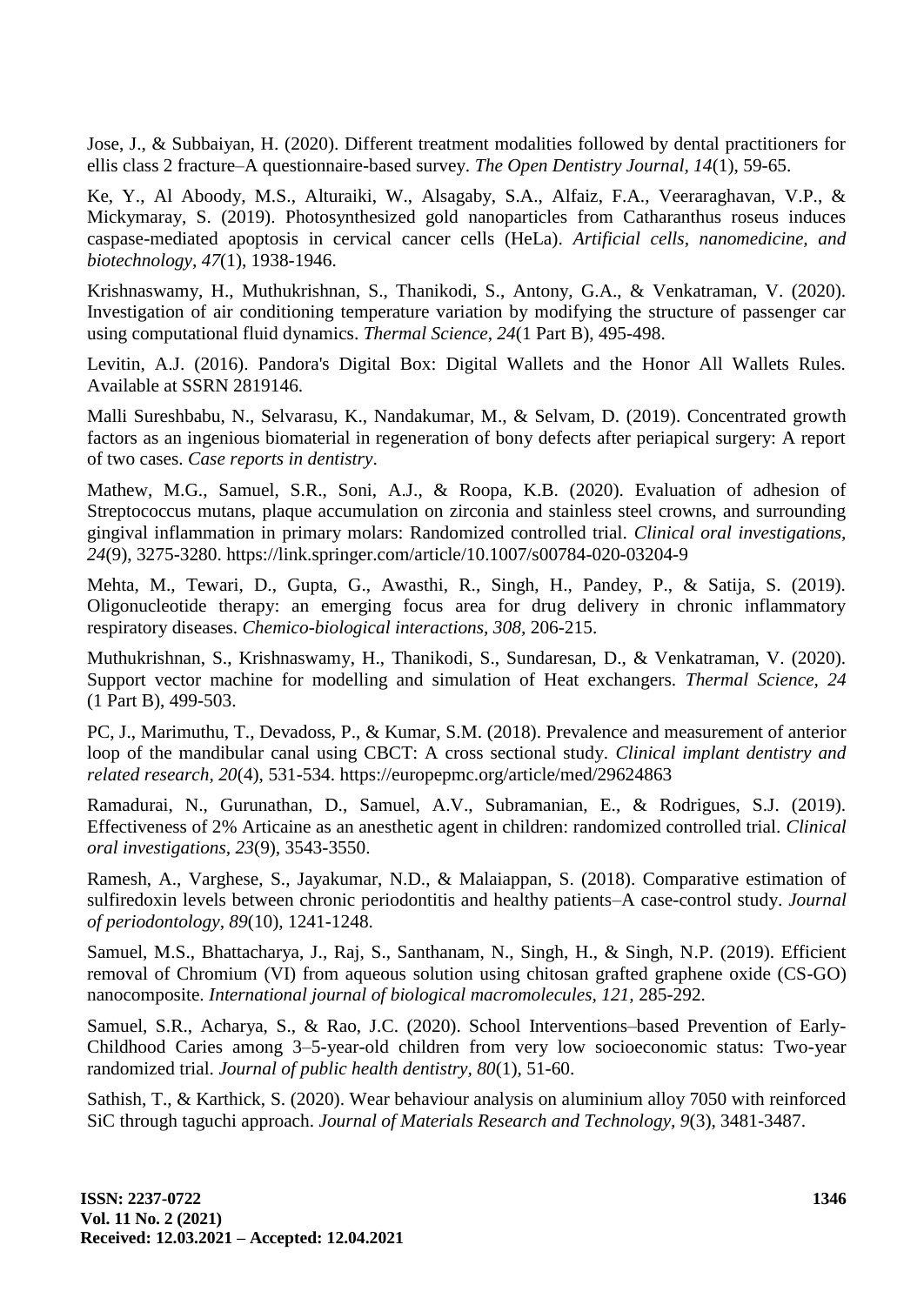Shabad, M.A.R., & Kavitha, M. (2018). Credit Card Fraud Detection Using Neural Networks at Merchant Side. *Journal of Computational and Theoretical Nanoscience, 15*(11-12), 3373-3375. https://doi.org/10.1166/jctn.2018.7628

Sharma, P., Mehta, M., Dhanjal, D.S., Kaur, S., Gupta, G., Singh, H., & Satija, S. (2019). Emerging trends in the novel drug delivery approaches for the treatment of lung cancer. *Chemico-biological interactions, 309,* 108720.

Sherly, K.K., & Nedunchezhian, R. (2015). A improved incremental and interactive frequent pattern mining techniques for market basket analysis and fraud detection in distributed and parallel systems. *Indian Journal of Science and Technology, 8*(18), 1-12.

https://doi.org/10.17485/ijst/2015/v8i18/55109.

Sridharan, G., Ramani, P., Patankar, S., & Vijayaraghavan, R. (2019). Evaluation of salivary metabolomics in oral leukoplakia and oral squamous cell carcinoma. *Journal of Oral Pathology & Medicine, 48*(4), 299-306.

Thennakoon, A., Bhagyani, C., Premadasa, S., Mihiranga, S., & Kuruwitaarachchi, N. (2019, January). Real-time credit card fraud detection using machine learning. *In 2019 9th International Conference on Cloud Computing, Data Science & Engineering (Confluence),* 488-493. https://doi.org/10.1109/confluence.2019.8776942

Varghese, S.S., Ramesh, A., & Veeraiyan, D.N. (2019). Blended Module-Based Teaching in Biostatistics and Research Methodology: A Retrospective Study with Postgraduate Dental Students. *Journal of dental education, 83*(4), 445-450.

Venu, H., Raju, V.D., & Subramani, L. (2019). Combined effect of influence of nano additives, combustion chamber geometry and injection timing in a DI diesel engine fuelled with ternary (diesel-biodiesel-ethanol) blends. *Energy, 174,* 386-406.

Venu, H., Subramani, L., & Raju, V.D. (2019). Emission reduction in a DI diesel engine using exhaust gas recirculation (EGR) of palm biodiesel blended with TiO2 nano additives. *Renewable Energy, 140,* 245-263.

Kumar, M.S., Soundarya, V., Kavitha, S., Keerthika, E.S., & Aswini, E. (2019). Credit card fraud detection using random forest algorithm. *In 2019 3rd International Conference on Computing and Communications Technologies (ICCCT),* 149-153. https://doi.org/10.22214/ijraset.2019.3215

Vignesh, R., Ditto Sharmin, C., Annamalai, S., & Baghkomeh, P.N. (2019). Management of complicated crown-root fracture by extra-oral fragment reattachment and intentional reimplantation with 2 years review. *Contemporary clinical dentistry, 10*(2), 397-401.

Jain, S.V., Muthusekhar, M.R., Baig, M.F., Senthilnathan, P., Loganathan, S., Wahab, P.A., & Vohra, Y. (2019). Evaluation of three-dimensional changes in pharyngeal airway following isolated lefort one osteotomy for the correction of vertical maxillary excess: a prospective study. *Journal of maxillofacial and oral surgery, 18*(1), 139-146.

Vijayashree Priyadharsini, J. (2019). In silico validation of the non-antibiotic drugs acetaminophen and ibuprofen as antibacterial agents against red complex pathogens. *Journal of periodontology, 90*(12), 1441-1448.

Wang, C., Wang, Y., Ye, Z., Yan, L., Cai, W., & Pan, S. (2018). Credit card fraud detection based on whale algorithm optimized BP neural network. *In 13th International Conference on Computer Science & Education (ICCSE),* 1-4. https://doi.org/10.1109/iccse.2018.8468855